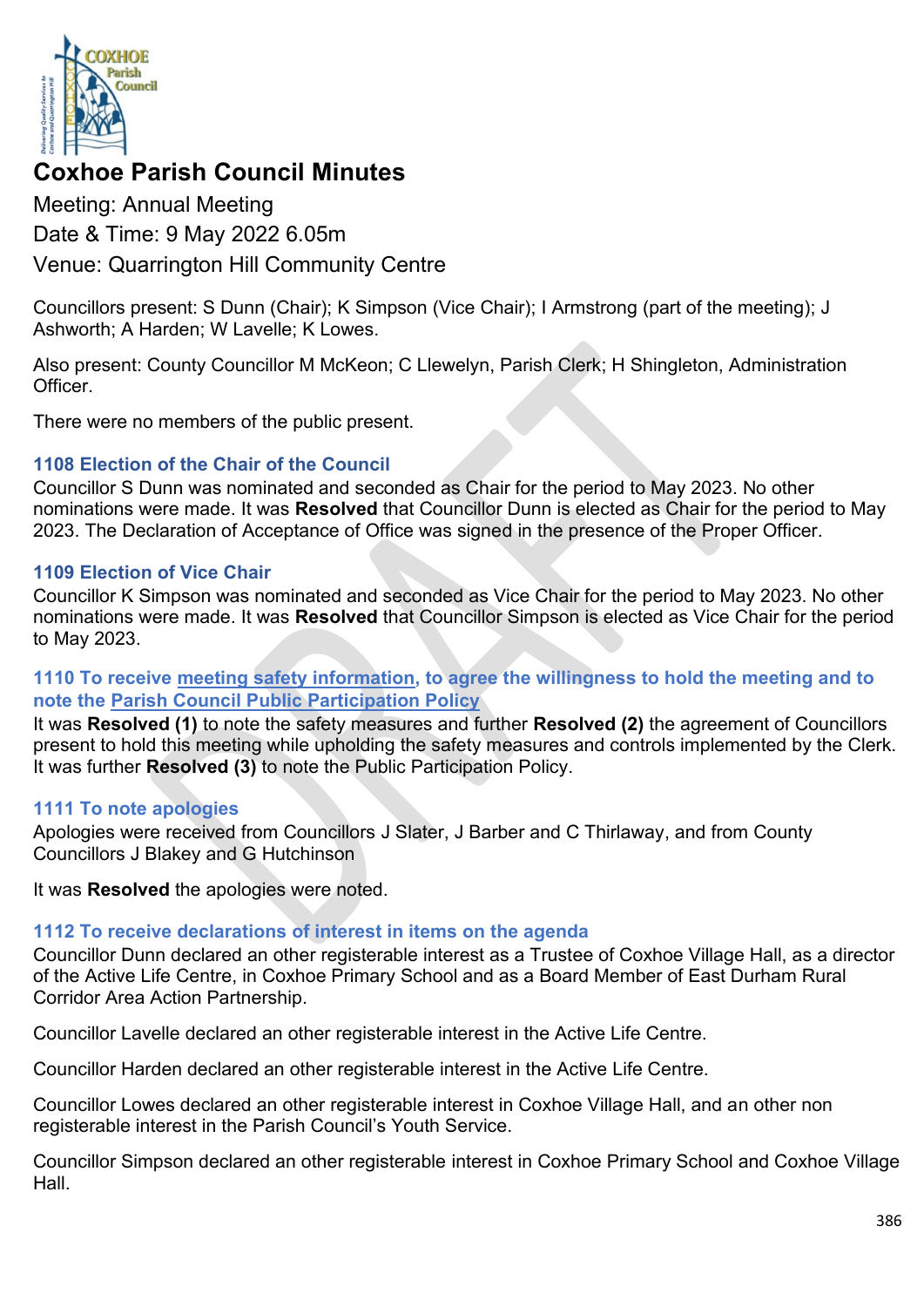It was **Resolved** the interests were noted.

## **1113 Public participation**

No members of the public were present.

## **1114 To receive the County Councillors' Update**

County Councillor McKeon gave an update which included:

- An update from Highways about Coxhoe front street and signage to Quarrington Hill is pending
- Update from the Primary School
- Coxhoe and Area Community Pantry update
- Footpaths at Quarrington Hill

It was **Resolved** the County Councillors' update was noted.

Councillor Armstrong arrived at this point in the meeting.

**1115 To receive Councillors' reports of attendance at meetings and events on behalf of the Parish Council** 

None.

## **1116 To review Standing Orders Section 5j and Annual Governance**

The Clerk had sent reports and documents.

a) To confirm the minutes of the Ordinary Meeting held on 28 March 2022.

It was **Resolved** that the minutes of the Ordinary Meeting of the Council held on 28 March 2022 be approved, confirmed and signed as an accurate record.

b) Receipt of the following committee minutes and consideration of recommendations

Youth Strategy Group Committee draft minutes 20 January 2022

Human Resources Committee draft minutes 12 January 2022

Events, Environment and Finance Committee draft minutes 14 February 2022

It was **Resolved** that the Committee minutes of the three meetings above were received and noted and the recommendations considered.

#### c) Review and adopt Standing Orders

It was **Resolved** that the Standing Orders dated May 2022 be adopted including amendment to Sections 5 and 18 recommended by the Clerk.

#### d) Review and adopt Financial Regulations

It was **Resolved** that the Financial Regulations be adopted including an amendment to Section 11b.

e) Review of arrangements including legal agreements with other local authorities, not-for-profit bodies and businesses

| <b>Agreement</b>                                        | <b>Information/Date</b>                       |
|---------------------------------------------------------|-----------------------------------------------|
| Service Level Agreement Durham County Council (DCC)     | £75 per hour (part hours charged accordingly) |
| Human Resources Advice                                  |                                               |
| DCC Dog bin contract                                    | £237.76 net                                   |
| DCC Salt bin contract                                   | Approx £229.00                                |
| Lease Photocopier                                       | To June 2023                                  |
| <b>Photocopier Usage</b>                                | To June 2023                                  |
| Grounds Maintenance Contract S E Landscaping            | To March 2025                                 |
| Hanging baskets and planter contract Thinford Nurseries | To March 2024                                 |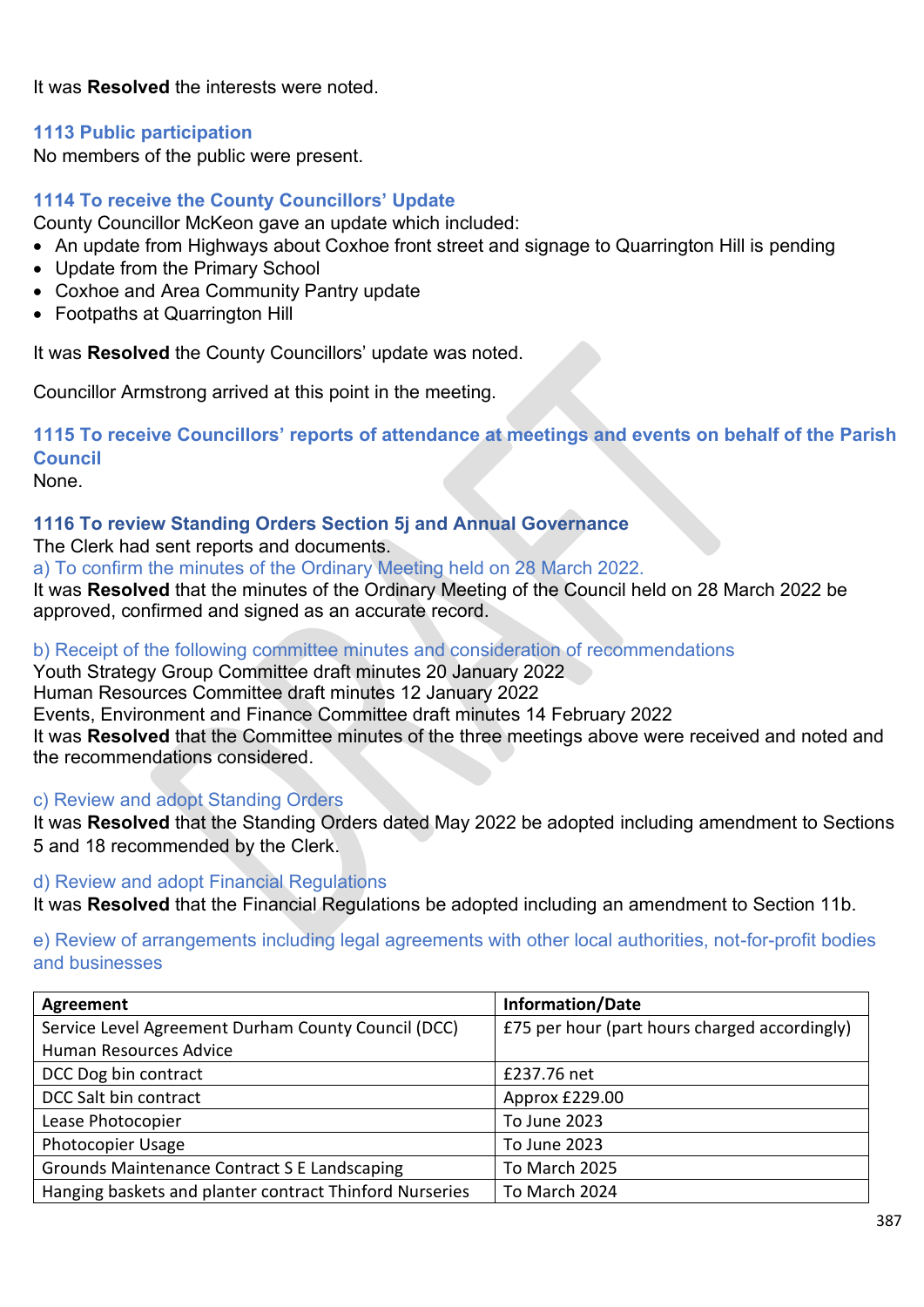| Wayleave: Equipment is on Parish Council land (believed    | A sum is paid to the Parish Council each year |
|------------------------------------------------------------|-----------------------------------------------|
| to be near Coxhoe Allotments)                              |                                               |
| Lease of Coxhoe Village Hall to Coxhoe Village Hall        | 2016 (for 999 years)                          |
| Association                                                |                                               |
| Lease of Parish Council allotment site to Coxhoe Allotment | 9 December 2008 (for 15 years)                |
| Association                                                |                                               |
| Meikles Solicitors and Cooper Stott Solicitors             | No written or formal agreement but assisting  |
|                                                            | with legal matters                            |
| Tenant of grazing land behind Sanderson Street             | Licence in place                              |
| <b>Payroll Services</b>                                    | £3 per staff member per month plus any extra  |
|                                                            | costs if required                             |
| Hire of facilities for youth clubs                         | No written agreements                         |
| Hire of parish room in Coxhoe Village Hall                 | No written agreement                          |

It was **Resolved** that the arrangements including legal agreements with other bodies were approved.

f) Review of representation on or work with external bodies and arrangements for reporting back

- Councillors Dunn and Simpson represent the Council at the East Durham Rural Corridor AAP Local Council Committee.
- Councillor Dunn represents the Council on the CDALC Smaller Councils Committee.
- Councillor Ashworth is the lead Councillor for Allotments.
- Councillor Lowes is the lead Councillor for Youth Services.

Reporting back for Councillors attending meetings is on each agenda for Parish Council ordinary meetings.

It was **Resolved** that the representation, work with external bodies and arrangements for reporting back are approved.

## g) To reaffirm the Council's eligibility to exercise the General Power of Competence

It was **Resolved** to reaffirm the Council's eligibility to exercise the General Power of Competence.

## h) Review of Asset Register and office equipment

The Clerk had circulated the Asset Register and a list of office equipment. It was **Resolved** to note the Asset Register and list of office equipment.

#### i) Confirmation of arrangements for insurance cover in respect of all insurable risks

The Clerk had sent information including policy certificates. The following were **Resolved**:

- **(1)** to note the confirmation of insurance cover for Council assets and activities.
- **(2)** to note the employer's and public liability insurance.
- **(3)** to note the insurance cover for cyber crime, including availability of Avast anti virus licences.

# j) Review of Council and staff subscriptions to other bodies

The Parish Council has the current subscriptions:

- County Durham Association of Local Councils (CDALC), National Association of Local Councils (NALC) and Local Council Review (LCR) magazine – paid annually
- SLCC Full Membership (for Council; usually £196.00)
- National Allotment Society (£67.00 per year)
- Information Commissioners Office (£35.00 per year but increases with number of employees)
- Rialtas Business Accounts Software (£124.00)
- Keyfund (£198.00; no increase yet notified)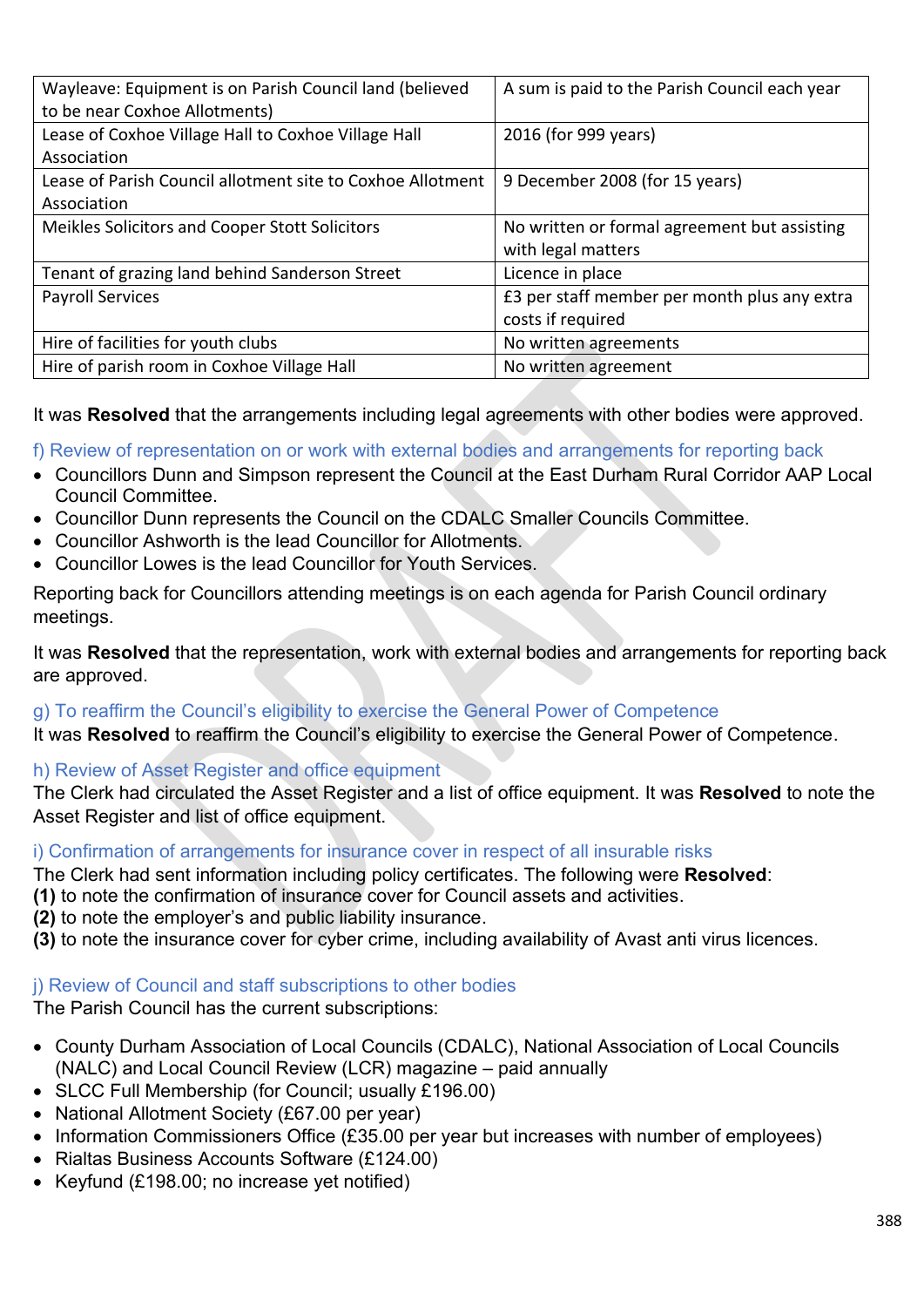- North East Youth Membership (£50.00)
- Microsoft 365 Subscription (£5.99 per month)
- Purple Guide (£30.00)

#### It was **Resolved** to:

**(1)** note the report on Council and staff subscriptions.

**(2)** agree current subscriptions and confirm that no further subscriptions are required.

#### k) Review of the Council's Complaints Policy

It was **Resolved** to review and agree the Council's Complaints Policy.

l) Review of policies, procedures and practices for freedom of information and data protection legislation i) Information Data Protection Policy approved September 2020

It was **Resolved** this policy was reviewed and agreed.

ii) Subject Access Request Policy approved February 2022

It was **Resolved** this policy was reviewed and agreed.

iii) Procedures and practices for data protection

It was **Resolved** to note that the Clerk keeps appropriate records in relation to data protection and sends out regular reminders, updates and information for Councillors and officers.

## m) Review of the Council's policy for dealing with the press and media

Policies had been sent to Councillors. It was **Resolved** the Attending and Reporting Meetings Procedure was reviewed and agreed. It was further **Resolved (2)** to note that dealings with the press are also mentioned in the Member Officer Protocol.

n) Review of the Council's employment policies and procedures

The Clerk had circulated policies.

i) Annual Leave Policy approved September 2020

It was **Resolved** that the Annual Leave Policy was reviewed and agreed.

ii) Bereavement and Compassionate Leave Policy approved June 2020

It was **Resolved** that the Bereavement and Compassionate Leave Policy was reviewed and agreed.

iii) Dignity at Work and Anti Bullying and Harassment Policy approved January 2021

It was **Resolved** that the Dignity at Work and Anti Bullying and Harassment Policy was reviewed and agreed.

iv) Disciplinary Policy approved September 2020

It was **Resolved** that the Disciplinary Policy was reviewed and agreed.

v) Grievance Policy approved September 2020

It was **Resolved** that the Grievance Policy was reviewed and agreed.

vi) Health and Safety Policy approved October 2021

It was **Resolved** that the Health and Safety Policy was reviewed and agreed.

vii) Lone Working Policy approved September 2020

It was **Resolved** that the Lone Working Policy was reviewed and agreed.

viii) Member Officer Protocol approved March 2021

It was **Resolved** that the Member Officer Protocol was reviewed and agreed.

## **1117 To appoint Members to serve on the Parish Council's Committees or Working Groups for the current year, to agree Committees' Terms of Reference and delegation arrangements for Officers, Committees and any other authority**

a) To approve Committee structure and delegation arrangements

The Clerk had sent a report.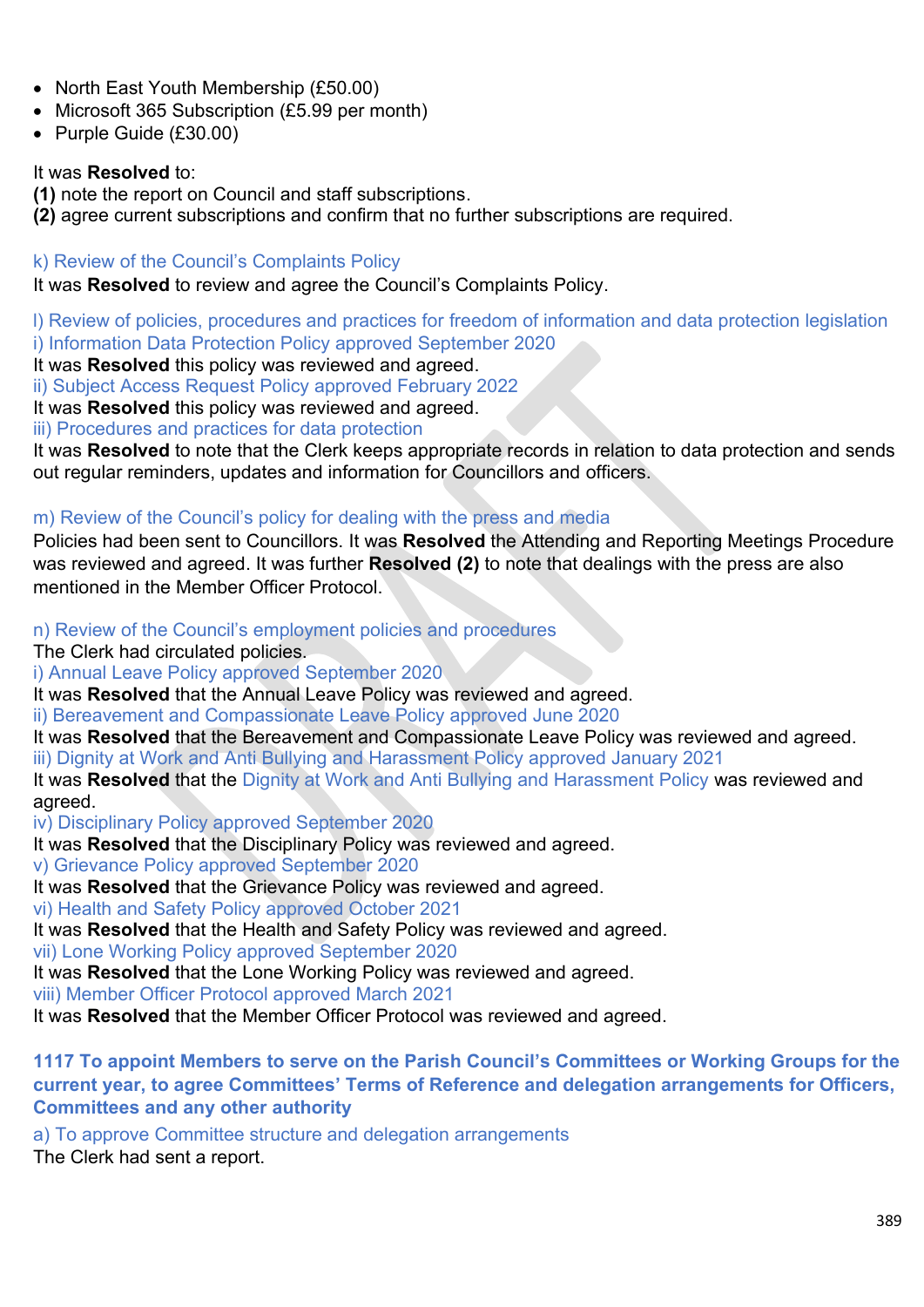| Committee                   | <b>Members</b>                           | <b>Delegated Authority</b>         |
|-----------------------------|------------------------------------------|------------------------------------|
| Events, Environment         | <b>Councillor Ashworth</b><br>$\bullet$  | Yes for Events and                 |
| and Finance                 | <b>Councillor Dunn</b>                   | Environment, No for Finance        |
| Committee                   | <b>Councillor Lowes</b><br>$\bullet$     |                                    |
|                             | <b>Councillor Simpson</b>                | <b>Councillor Ashworth is Lead</b> |
|                             | <b>Councillor Thirlaway</b><br>$\bullet$ | <b>Member for Allotments</b>       |
| <b>Appeals Committee</b>    | <b>Councillor Armstrong</b><br>$\bullet$ | <b>Yes</b>                         |
|                             | <b>Councillor Ashworth</b>               |                                    |
|                             | <b>Councillor Dunn</b>                   |                                    |
|                             | <b>Councillor Thirlaway</b><br>$\bullet$ |                                    |
| <b>Human Resources</b>      | <b>Councillor Harden</b>                 | Yes                                |
| Committee                   | <b>Councillor Lavelle</b>                |                                    |
|                             | <b>Councillor Lowes</b>                  |                                    |
|                             | <b>Councillor Simpson</b><br>$\bullet$   |                                    |
| Grievance, Disciplinary     | <b>Councillor Harden</b><br>$\bullet$    | <b>Yes</b>                         |
| and Complaints              | <b>Councillor Lavelle</b>                |                                    |
| Committee                   | <b>Councillor Lowes</b>                  |                                    |
|                             | <b>Councillor Simpson</b><br>$\bullet$   |                                    |
| <b>Youth Strategy Group</b> | <b>Councillor Barber</b><br>$\bullet$    | <b>Yes</b>                         |
| (Committee)                 | <b>Councillor Dunn</b><br>$\bullet$      | <b>Councillor Lowes is Lead</b>    |
|                             | <b>Councillor Lowes</b><br>$\bullet$     | <b>Member for Youth Services</b>   |
|                             | <b>Councillor Simpson</b><br>$\bullet$   |                                    |

It was **Resolved** that the Committee structure and delegation arrangements as above be approved.

## b) To agree Committee Membership

i) Human Resources Committee

It was Resolved that Committee Membership is as in the report at item 1117(a) above.

ii) Grievance, Disciplinary and Complaints Committee

It was Resolved that Committee Membership is as in the report at item 1117(a) above. iii) Appeals Committee

It was Resolved that Committee Membership is as in the report at item 1117(a) above. iv) Youth Strategy Group Committee

It was Resolved that Committee Membership is as in the report at item 1117(a) above. v) Events, Environment and Finance Committee

It was Resolved that Committee Membership is as in the report at item 1117(a) above.

# c) To agree Terms of Reference for Committees

The Clerk had sent the Terms of Reference and advised that she has not amended these documents since approval by the Council in March 2022.

i) Human Resources Committee

It was **Resolved** that the Terms of Reference for the Committee were approved.

ii) Grievance, Disciplinary and Complaints Committee

It was **Resolved** that the Terms of Reference for the Committee were approved. iii) Appeals Committee

It was **Resolved** that the Terms of Reference for the Committee were approved.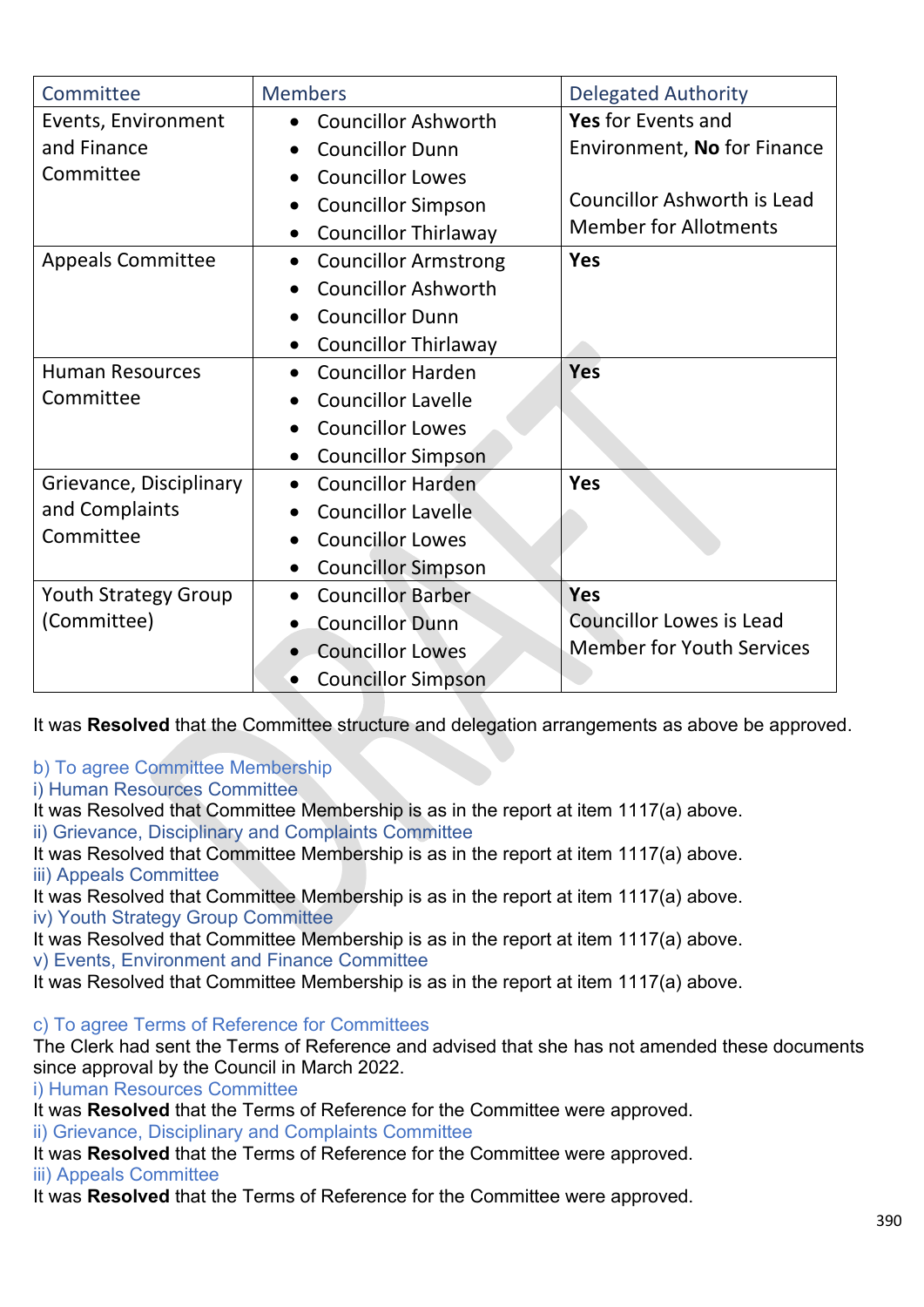#### iv) Youth Strategy Group Committee

It was **Resolved** that the Terms of Reference for the Committee were approved. v) Events, Environment and Finance Committee

It was **Resolved** that the Terms of Reference for the Committee were approved.

#### d) To agree the Council's Scheme of Delegation

The Clerk had updated the Scheme of Delegation to include further details of delegation on funding bids, recruitment and website and social media. It was **Resolved** to agree the draft Scheme of Delegation.

#### e) To agree delegation arrangements to Officers and any other authority

It was **Resolved** to approve all the delegated authorities through policies, including the Delegation Scheme, and the Committee's Terms of Reference.

## **1118 To confirm Annual Governance**

a) Review effectiveness of internal control including banking facilities and mandates

A report had been circulated with the agenda. The Clerk read through the measures for internal control:

1. We have put in place arrangements for effective financial management during the year, and for the preparation of the accounting statements.

2. We have an adequate system of internal control including measures designed to prevent and detect fraud and corruption and reviewed its effectiveness. 3. We took all reasonable steps to assure ourselves that there are no matters of actual or potential non-compliance with laws, regulations and Proper Practices that could have a significant financial effect on the ability of this authority to conduct its business or manage its finances.

4. We provided proper opportunity during the year for the exercise of elector's rights in accordance with the requirements of the Accounts and Audit Regulations.

5. We carried out an assessment of the risks facing this authority and took appropriate steps to manage those risks, including the introduction of internal controls and/or external insurance cover where required.

6. We maintained throughout the year an adequate and effective system of internal audit of the accounting records and control systems.

7. We took appropriate action on all matters raised in reports from internal and external audit

8. We considered whether any litigation, liabilities or commitments, events or transactions, occurring either during or after the year-end, have a financial impact on this authority and, where appropriate, have included them in the accounting statements.

It was **Resolved (1)** the internal control measures were noted and agreed.

It was **Resolved (2)** to confirm the Clerk is the Responsible Finance Officer for the financial year 2022 to 23.

It was further **Resolved** to approve and agree the banking facilities and report as follows: **(3)** to note that the council holds a current account with Unity Trust and a savings account with Nationwide, and a credit card which is currently held in the Clerk's name.

**(4)** to note and approve the current bank administrators: Claire Llewelyn, Parish Clerk and Responsible Finance Officer; Helen Shingleton, Administration Officer (in progress) and the current authorisers and cheque signatories: Councillor Dunn; Councillor Lowes; Councillor Simpson; Councillor Thirlaway. **(5)** to note the report.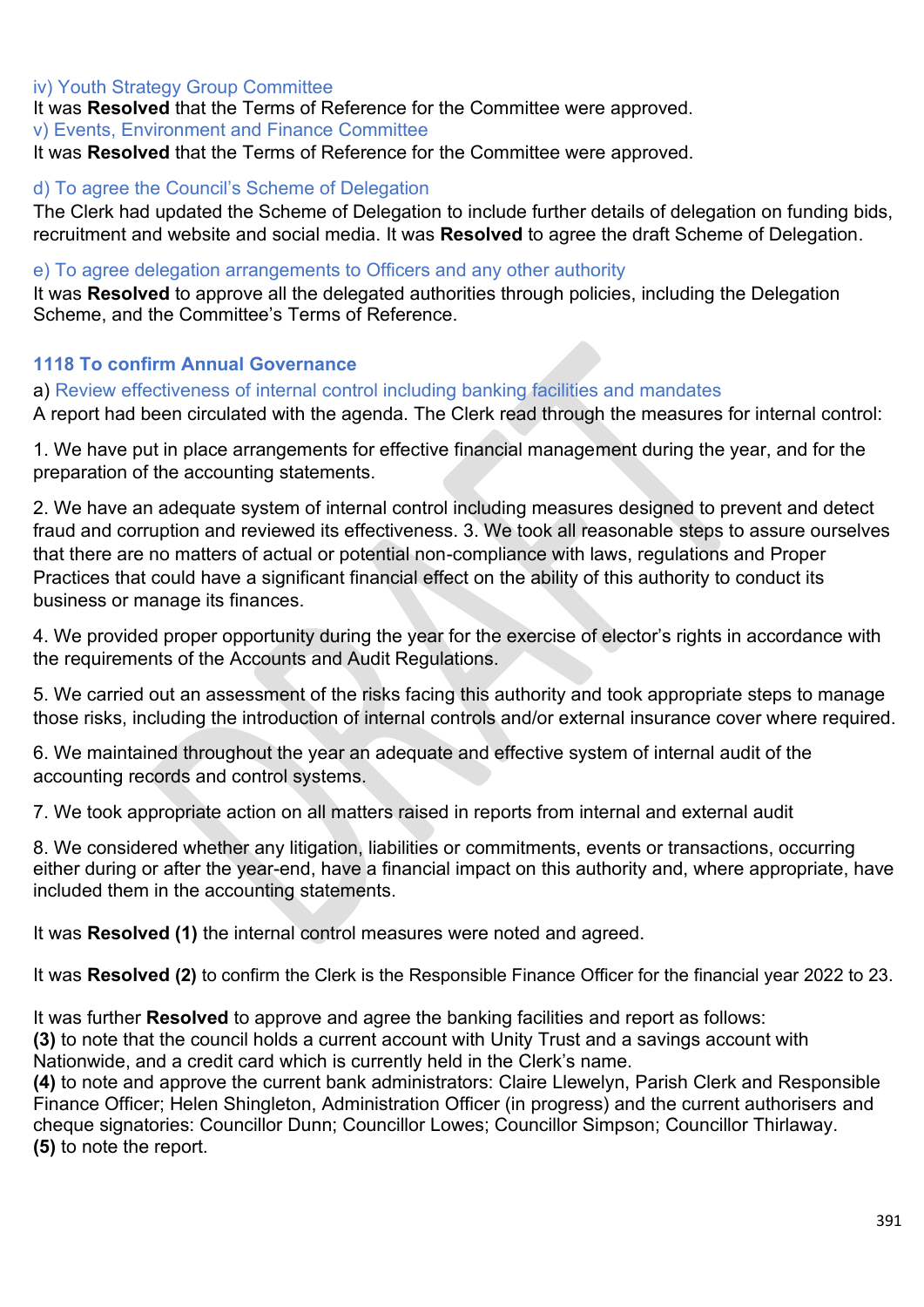#### b) Receive the Internal Audit Report 2021 to 22

The Clerk had circulated the internal audit report upon receipt and with the agenda. The Internal Auditor had found no issues or actions to be taken. It was **Resolved** the Internal Audit Report is noted.

#### c) Approve Section 1 (Annual Governance Statement 2021 to 22) of the Annual Return

All sections of the Annual Governance Statement had been circulated both in advance and with the agenda. It was **Resolved** that Section 1 of the Annual Governance Statement 2021 to 22 was approved.

#### d) Approve Section 2 (Accounting Statement 2021 to 22) of the Annual Return

It was **Resolved** that Section 2 of the Accounting Statement 2021 to 22 of the Annual Return was approved.

#### **1119 To consider and agree financial matters**

The Clerk had sent reports.

a) Review of the Parish Council's expenditure under Section 137 of the Local Government Act 1972 It was **Resolved** that as the Parish Council exercises the General Power of Competence, it is therefore not required to review its expenditure under Section 137 of the Local Government Act 1972.

#### b) Consider any need for an Investment Strategy and Policy as per Financial Regulations

It was **Resolved** that the Council does not require an Investment Strategy and Policy but this will be monitored into the future.

#### c) Review of Council fees 2022 to 23

The Clerk had circulated information regarding Council fees as follows:

| Payer                                                 | <b>Current Fee/Receipt</b>                          |
|-------------------------------------------------------|-----------------------------------------------------|
| <b>Coxhoe Allotment Association</b>                   | £198.04                                             |
| <b>Quarrington Hill Allotment</b>                     | £35 per plot                                        |
| <b>Grazing Rights (Sanderson Street Paddock)</b>      | £0                                                  |
| <b>Chronicle Advertisers</b>                          | £200 full page                                      |
|                                                       | £80 half page                                       |
|                                                       | £40 quarter page                                    |
| Photocopies (not related to publication scheme items) | 3p per colour page                                  |
|                                                       | 1p per b&w white page                               |
|                                                       | Free for community groups (for a reasonable amount) |

It was **Resolved** to note the fees and that there are no amendments required.

#### d) Finance Report, Bank Reconciliation and Payment Schedule

The Clerk had circulated a report with the agenda. The bank balances at 28 April 2022 were £104,523.43 in Unity Trust Bank, £45,557.11 in Nationwide and £0.00 on the credit card.

April Payments **No Payee Description Amount 1.** Staff  $\left| \begin{array}{c} 5,205.91 \\ \end{array} \right|$ **2. INEST** Employer & Employees' Pension Contributions  $\left| \right.$  £259.44 **3. HMRC** Employer Liabilities **ELECTE ELECTE ELECTE 4. SE Landscaping Crounds Maintenance Contract 1 £884.90 5. 6BT E52.92 EXECUTE: E52.92 E52.92 6. TEC** Sophos Internet Security & One drive storage £10.80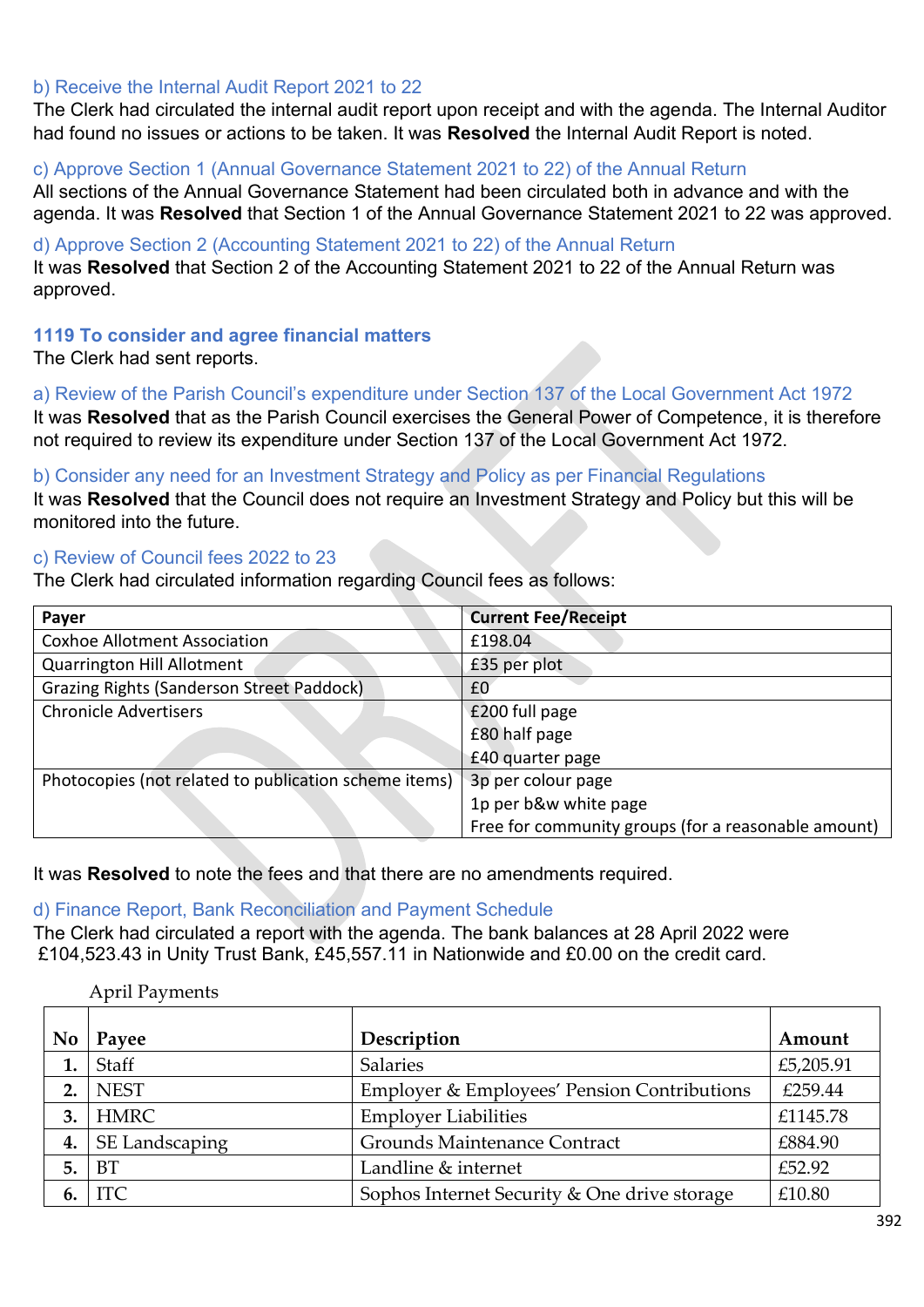| 7.         | Vodafone               | 4 x Mobile Phones                               | £71.18    |
|------------|------------------------|-------------------------------------------------|-----------|
| 8.         | <b>Scottish Power</b>  | Memorial Garden Lighting                        | £12.00    |
|            |                        |                                                 |           |
| 9.         | <b>Grenke Leasing</b>  | <b>Photocopier Contract</b>                     | £108.00   |
|            |                        |                                                 |           |
| 10.        | Zurich Municipal       | Council Insurance Policy 2022 to 23             | £3,587.56 |
| 11.        | Gallagher Insurance    | Cyber Crime Insurance Policy 2022 to 23         | £319.20   |
| 12.        | <b>Total Business</b>  | Photocopier Usage                               | £20.19    |
| 13.        | Coxhoe Village Hall    | <b>Annual Rent</b>                              | £1,000.00 |
| 14.        | Hampshire Flag Company | Pride Flag for flagpole                         | £59.33    |
| 15.        | Durham Constabulary    | Parish Council Logo Artwork                     | £49.25    |
| <b>16.</b> | T & A Dixon            | <b>Payroll Services</b>                         | £128.70   |
| <b>17.</b> | <b>UK Mats</b>         | Non-slip mat for Sports Pavilion                | £138.22   |
|            | 18. NERAMS             | First Aiders for Queen's Platinum Jubilee Party | £324.00   |
|            |                        | in the Park Event                               |           |
| 19.        | Purple Guide           | <b>Purple Guide Subscription</b>                | £30.00    |
| 20.        | Toolstation            | Pavilion Items: Pegs and Cleaning               | £28.84    |
| 21.        | Microsoft              | 365 Subscription                                | £5.99     |
| 22.        | Lloyds                 | Monthly Fee                                     | £3.00     |
|            |                        |                                                 |           |

## May Payments

| No                      | Payee                            | Description                                     | Amount    |
|-------------------------|----------------------------------|-------------------------------------------------|-----------|
|                         |                                  |                                                 |           |
| $\mathbf{1}$            | Staff                            | <b>Salaries</b>                                 | £3,912.03 |
| $\overline{\mathbf{2}}$ | <b>NEST</b>                      | Employer & Employees' Pension Contributions     | £224.58   |
| 3                       | <b>HMRC</b>                      | <b>Employer Liabilities</b>                     | £792.49   |
| $\boldsymbol{4}$        | <b>SE Landscaping</b>            | <b>Grounds Maintenance Contract</b>             | £1,562.50 |
| 6                       | <b>BT</b>                        | Landline & internet                             | £57.85    |
| 7                       | <b>ITC</b>                       | Sophos Internet Security & One drive storage    | £10.80    |
| 8                       | Vodafone                         | $4 \times$ Mobile Phones                        | £71.18    |
| 9                       | <b>Scottish Power</b>            | Memorial Garden Lighting                        | £12.00    |
| 10                      | <b>County Durham Association</b> | <b>CDALC</b> and National Association of Local  | £603.75   |
|                         | of Local Councils (CDALC)        | Councils (NALC) Membership 2022 to 23           |           |
| 11                      | Ray Lawson Joinery &             | Installation of Noticeboard, Coxhoe             | £240.00   |
|                         | <b>Building Services</b>         |                                                 |           |
| 12                      | <b>Total Business</b>            | Photocopier Usage                               | £19.98    |
| 13                      | Gordon Fletcher                  | Internal Audit Services for 2021 to 22 Accounts | £300.00   |
| 14                      | Amazon                           | <b>Stationery Order</b>                         | £54.52    |
| 15                      | <b>AED</b> Donate                | Defibrillator Pads x 2                          | £103.17   |
| 16                      | Hosting UK.net                   | <b>Email Hosting</b>                            | £23.99    |
| 17                      | Timpsons                         | Allotment Keys Cut                              | £32.00    |
| 18                      | The Range                        | Garden Netting for Poppy Display                | £3.98     |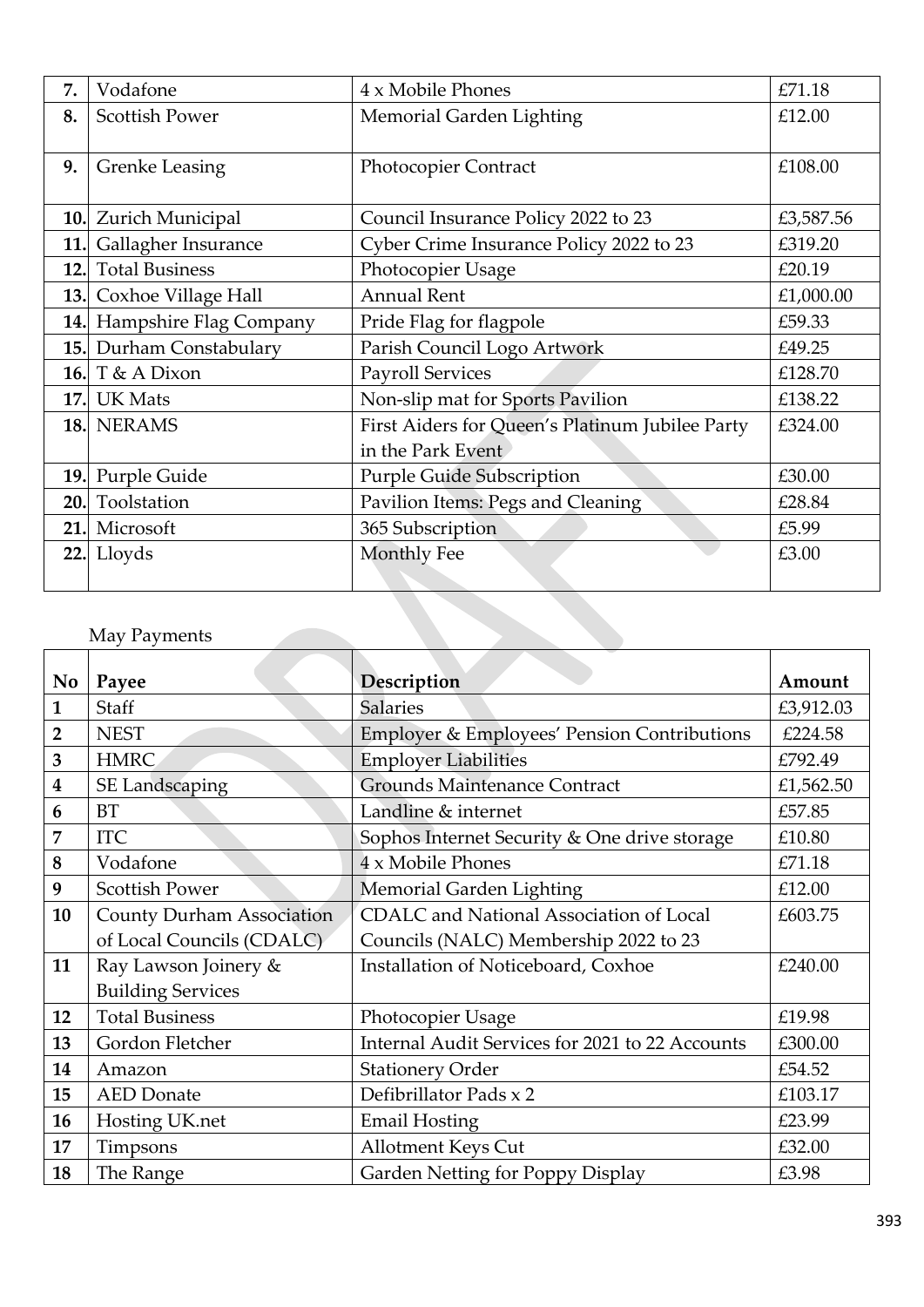| 19        | Amazon        | Items for Pavilion | £89.84 |
|-----------|---------------|--------------------|--------|
| <b>20</b> | The Range/B&M | Items for Pavilion | £29.95 |
| 21        | The Range     | Items for Pavilion | £15.95 |
| 22        | Fesco         | Items for Pavilion | £17.50 |
| 23        | Microsoft     | 365 Subscription   | £5.99  |
| 24        | Lloyds        | Monthly Fee        | £3.00  |

#### **Monies received (over £100 only)**

| Ref | Payer             | Description                    | <b>Further information</b> | Amount    |
|-----|-------------------|--------------------------------|----------------------------|-----------|
|     | Coxhoe Allotments | Coxhoe Allotments Rent 2021 to |                            | £198.04   |
|     | Association       | 22                             |                            |           |
|     | Durham County     | Precept 2022 to 23             | Payment 1 of 2             | £72,321.9 |
|     | Council           |                                |                            |           |

#### The following were **Resolved:**

- **(1)** to note the report.
- **(2)** to note the bank balances.
- **(3)** to approve the payments.
- **(4)** to note the monies received.

#### e) Employer costs for April 2022

The Clerk had sent a report. It was **Resolved** to note the employer costs for April 2022.

## f) Budget 2022 to 2023

It was **Resolved** for this item to be deferred until the next meeting.

## g) Five year forward budget and action planning

It was **Resolved** for this item to be deferred until the next meeting.

## **1120 To consider other matters relating to governance of Coxhoe Parish Council**

## a) To review and approve the Council's Action Plan 2022 to 23

It was **Resolved** that the Action Plan 2022 to 23 was approved, with the removal of wildflower planting at Bower Court village green.

## b) To note the Councillor Handbooks including Parish Council policies

It was **Resolved** to note that the Councillor Handbook is available online for all Councillors and a hard copy is also available if needed.

## c) To note and approve Council and Committees' meeting dates up to and including the next Annual Meeting of the Council

It was **Resolved (1)** that the Council's Ordinary meetings for November and January will remain at Quarrington Hill Community Centre and the remaining Ordinary and Annual meetings will be held at Coxhoe Village Hall. It was further **Resolved (2)** that all the meeting dates presented, including Committee meeting dates, were approved.

## d) To note the Council's Code of Conduct

It was **Resolved** that the Council's Code of Conduct is noted.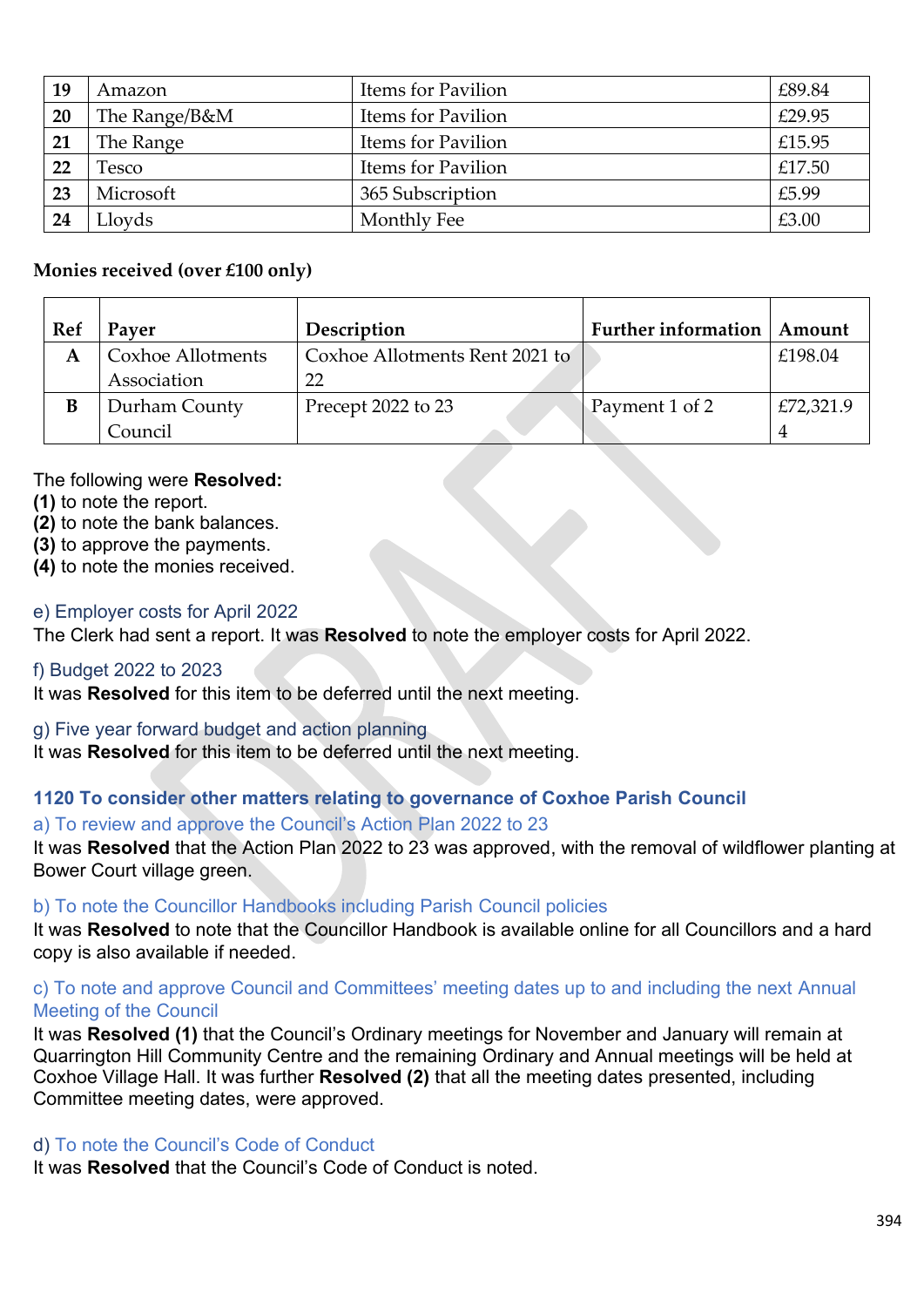#### e) To note land owned and leased by Coxhoe Parish Council

The Clerk had circulated information. It was **Resolved** that the land owned and leased by the Parish Council is noted.

## **1121 Clerk's Report**

#### The Clerk had sent a report.

#### a) To consider matters raised by residents

The Clerk confirmed that no issues had been raised, however a resident from Cornforth had submitted correspondence to request land to site 2 ponies on a permanent basis.

A resident from Quarrington Hill had come before the meeting and raised concerns in relation to parking issues along the main street in the village, especially related to road safety for children when events are held in the village and the volume of parked vehicles along the main road. Councillor McKeon said she would raise the parking concerns with the Highways Department.

It was **Resolved** to note the matters raised by residents.

#### b) To consider correspondence and recommendations in relation to anti-social behaviour

Councillor Armstrong raised issues of repeated arson attacks and damage caused to land at Crowtrees Nature Reserve. These are understood to have been raised with Durham Police and Durham County Council Rangers, County Councillor Blakey, and referred to the Anti-Social Behaviour Unit. Aa further concern had been raised to the Clerk from resident in relation to drug problems.

County Councillor McKeon said she would raise the issues with Durham County Council.

It was **Resolved** that the Clerk will ask the Youth Team to contact the fire service for outreach with young people in Quarrington Hill and Coxhoe, and to raise the issues with the local Police Community Support Officer (PCSO) and see if they can help particularly with local schools, and to advise residents through social media how they can report issues.

## c) To note procedures in relation to the Councillor Vacancy for Coxhoe Ward

The Clerk had advised that the procedure managed by Durham County Council was underway. At the meeting she confirmed that there had been no call for an election following the publication of the Notice of Vacancy for Coxhoe Ward and that the Council were free to co-opt, in accordance with the Co-option Policy.

It was **Resolved** to note that the Council was able to co-opt to the vacancy in Coxhoe Ward and that the Clerk would be following the Co-option Policy.

## d) To approve activity in relation to events

It was **Resolved (1)** that the activity in relation to events for the Queen's Platinum Jubilee was approved and expenditure to be authorised by the Clerk within the events budget and the Clerk's delegation. It was **Resolved (2)** to note that Councillors are requested to volunteer to help with the events.

## e) To consider activity in relation to Coxhoe and Area Community Pantry and seeking funding for first aid training for volunteers

The Clerk had sent an update. It was **Resolved (1)** to note the update and **Resolved (2)** to approve the Clerk seeking funding for first aid training for volunteers either through the Parish Council or on behalf of the Community Pantry.

## f) To consider how the Parish Council begins work on Neighbourhood Planning

The Clerk had recommended that Councillors set up a Working Group to be able to drive this forward, inviting others to join and undertaking plans, funding applications and publicity. It was **Resolved** to approve the setting up of a Working Group of Councillors and others to work on the Neighbourhood Plan.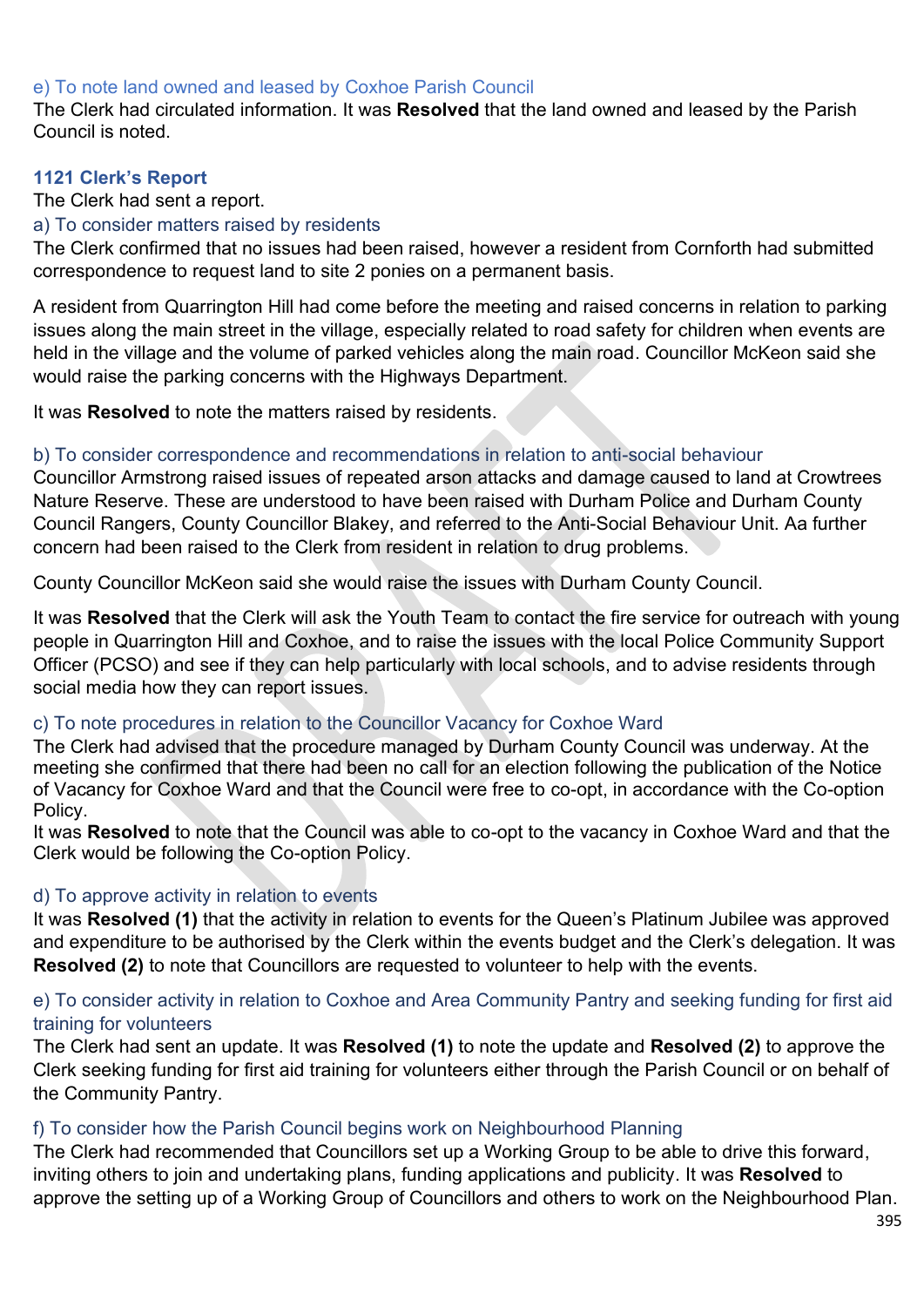## g) To consider work with Quarrington Hill Community Centre

The Clerk had sent a report advising that the Quarrington Hill Community Centre wished to discuss assistance. It was **Resolved** to approve the Clerk to discuss and agree this with the Centre.

#### h) To note activity undertaken and the Clerk's priorities

The Clerk had reported on activity undertaken and the priorities for the next month. It was **Resolved**: **(1)** to note the activity undertaken.

- **(2)** to note the Officer priorities.
- **(3)** to note the Clerk's Report.

#### **1122 To note Parish Council Youth Provision Report**

A report had been sent which included an update on activities including fitness sessions and Easter activities, and future plans. Councillors were advised that an opportunity had arisen to claim a Bursary for the Youth Worker to undertake a Level 3 Youth Work qualification, potentially supported by the Clerk. It was **Resolved** the report and the application for the Bursary were noted.

#### **1123 Planning, Correspondence and Consultations Report**

a) To consider any response to the County Council regarding planning applications None.

1. To consider any planning applications received after the agenda was issued to be dealt with by the Clerk using delegated authority.

The Clerk advised that Planning Application DM/22/01065/FPA, 3-4 Blackgate East, Coxhoe, DH6 4AA, involving change of business use from Betting Shop to hot/cold food takeaway, had been notified after the agenda was issued. The application was discussed and it was **Resolved** to defer discussion of the application until the next meeting.

#### b) To note approved, withdrawn and refused decisions None.

c) To consider correspondence and a response to consultations

1) Durham County Council Development viability, affordable housing, and developer contributions Supplementary Planning Document (SPD) consultation It was **Resolved** to note the consultation.

2) Durham County Council Parking and Accessibility Supplementary Planning Document It was **Resolved** to note the consultation.

3) Durham County Council Residential Amenity Standards It was **Resolved** to note the consultation.

4) Durham County Council Highway Design Guide It was **Resolved** to note the consultation.

## d) To note bulletins

It was **Resolved** the bulletins were noted.

# **1124 To consider Land, Buildings and Open Spaces**

The Clerk had sent a report.

a) to consider matters relating to Quarrington Hill Churchyard

The Clerk had sent details of the Ministry of Justice response to the Freedom of Information request. It was **Resolved:**

**(1)** to discuss the Churchyard and the Freedom of Information request response again at the June Meeting of the Council.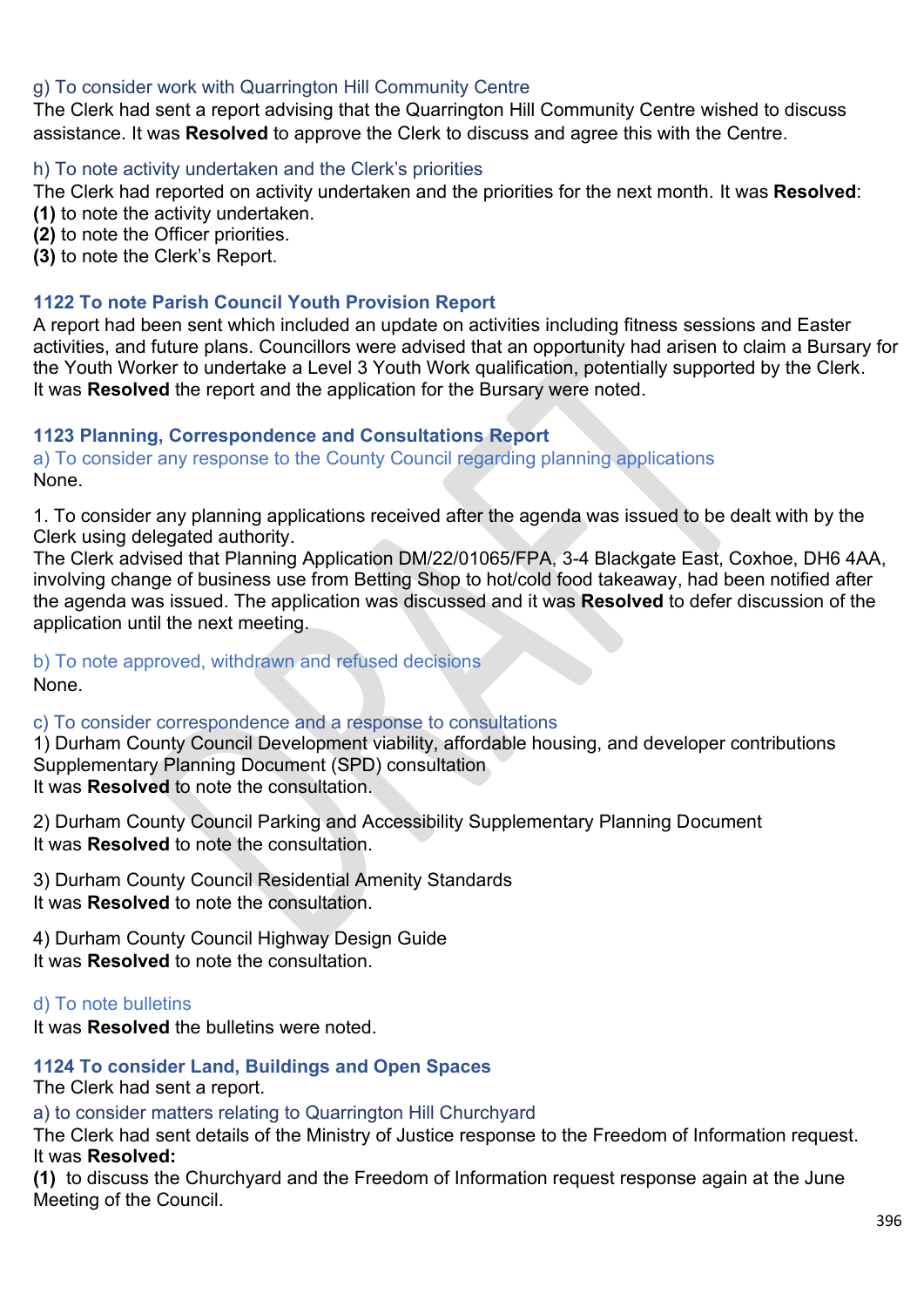**(2)** an email to be agreed by Councillors and sent to Cassop-cum-Quarrington with Bowburn Parochial Church Council, reiterating the strength of feeling in the villages and the need for factual information, and requesting their current position on their proposal to close Quarrington Hill Churchyard. **(3)** the Clerk and Councillor Dunn to meet with the Parochial Church Council if they agree to do so. **(4)** the Clerk to email the Ministry of Justice to seek further information about their next steps and their position.

## b) to note and approve activity at Shaun Henderson Community Sports Ground

The Clerk provided an update on work on the field and the pavilion, and advised there are some delays but the field and pavilion have been used on some occasions. It was **Resolved** that the activity was noted and approved.

c) to consider an update and any action required on Parish Council land at Prospect Place The Clerk had sent a report to update Councillors. It was **Resolved** that the report was noted.

#### d) to note an update on land at Cornforth Lane

#### It was **Resolved** that:

**(1)** the update on the land at Cornforth Lane was noted.

**(2)** the Clerk is to request a meeting with the landowners.

#### e) to note an update on Kings Wood funding application

It was **Resolved** to note that the funding application for the government's Countryside Stewardship has been submitted.

#### f) to approve plans for a Queens Platinum Jubilee Walk, Coxhoe

#### It was **Resolved:**

**(1)** to approve the plans for the Jubilee Walk as in the report and that the Clerk will to continue to work with the History Group.

**(2)** the Council to cover insurance and maintenance of panels into the future.

**(3)** the Clerk to seek funding to also upgrade existing panels in the village to complement the new ones.

#### g) to note award of Parish Paths funding 2022 to 23

It was **Resolved** to note the award of £2,200.00 of funding for Parish Paths for 2022 to 23.

# h) to approve action in relation to the land adjacent to Quarrington Hill Community Centre

It was **Resolved** to:

**(1)** approve the action regarding the land adjacent to Quarrington Hill Community Centre.

**(2)** note the full report on Land, Buildings and Open Spaces.

## **1125 To receive Community Reports**

Coxhoe History Group

Coxhoe History Group had sent information about their Programme of Activities for 2022. It was **Resolved** the information sent by Coxhoe History Group was noted.

## **1126 To consider items for the agenda of a future meeting**

None.

#### **1127 To confirm the date and time of next meeting**

It was **Resolved** that the next Meeting will be on Monday 6 June 2022 at 6.30pm.